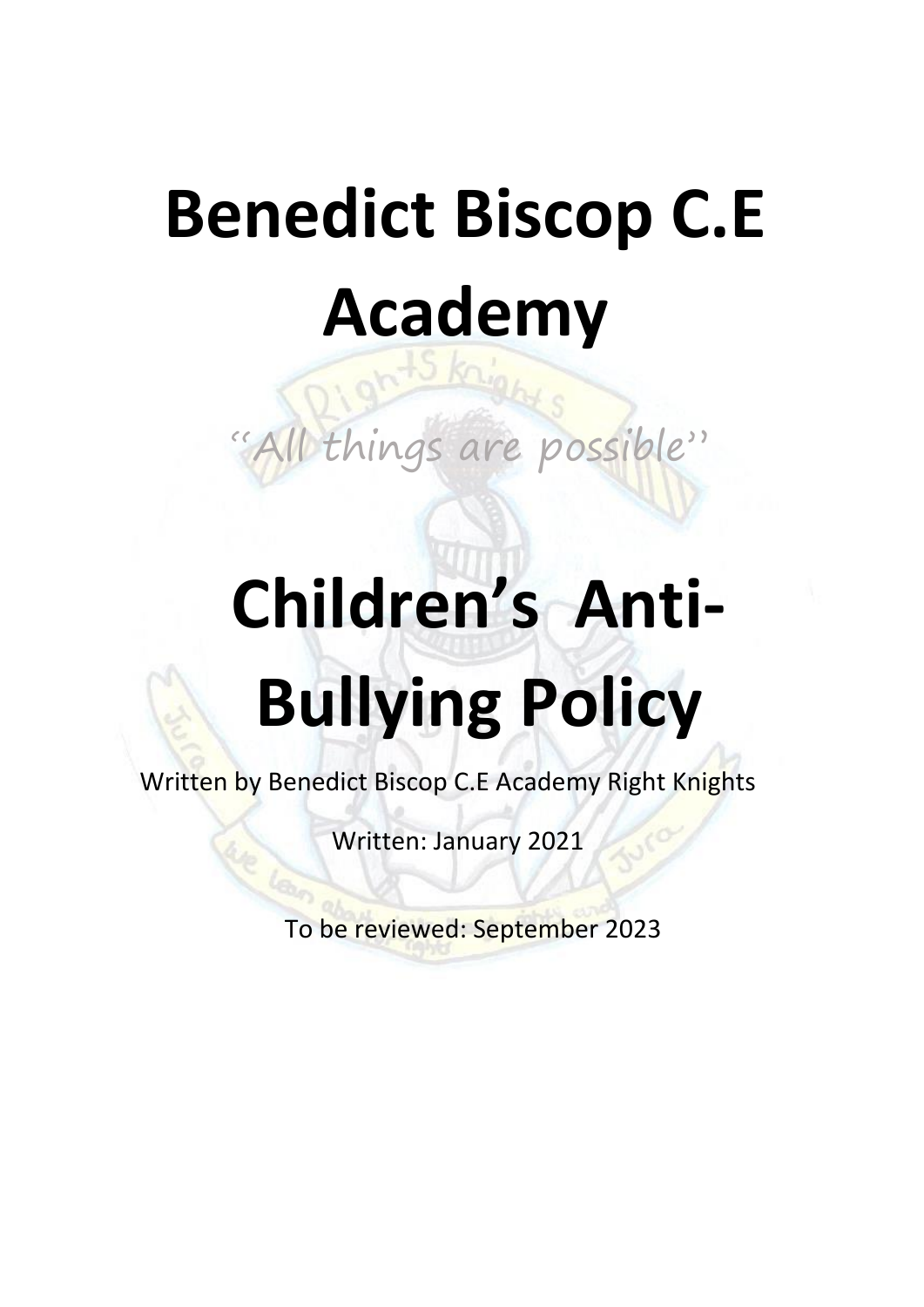

## **Aim**

The Rights Knights would like to make sure everyone at Benedict Biscop CE Academy feels happy and safe at school. Sometimes things can happen in school that may upset us such as bullying or falling out with our friends. This policy will explain what is and what is not bullying and will give step by step advice for pupils who are being bullied.

## **Rights Respecting**

We are a Rights Respecting school and our approach to anti-bullying supports the following articles from the United Nations Convention on the Rights of the Child:

Article 12 - **Every child has the right to say what they think in all matters affecting them,** and to have their views taken seriously.

**Article 19 -** Governments must do all they can to ensure that children are protected from all forms of violence, abuse, neglect and mistreatment by their parents or anyone else who looks after them.

**Article 28 -** Every child has the right to an education. Primary education must be free. Secondary education must be available to every child. Discipline in schools must respect children's human dignity. Wealthy countries must help poorer countries achieve this.

**Article 29 -** Education must develop every child's personality, talents and abilities to the full. It must encourage the child's respect for human rights, as well as respect for their parents, their own and other cultures, and the environment.

**Article 30 -** Every child has the right to learn and use the language, customs and religion of their family whether or not these are shared by the majority of the people in the country where they live.

**Article 31 -** Every child has the right to relax, play and join in a wide range of cultural and artistic activities.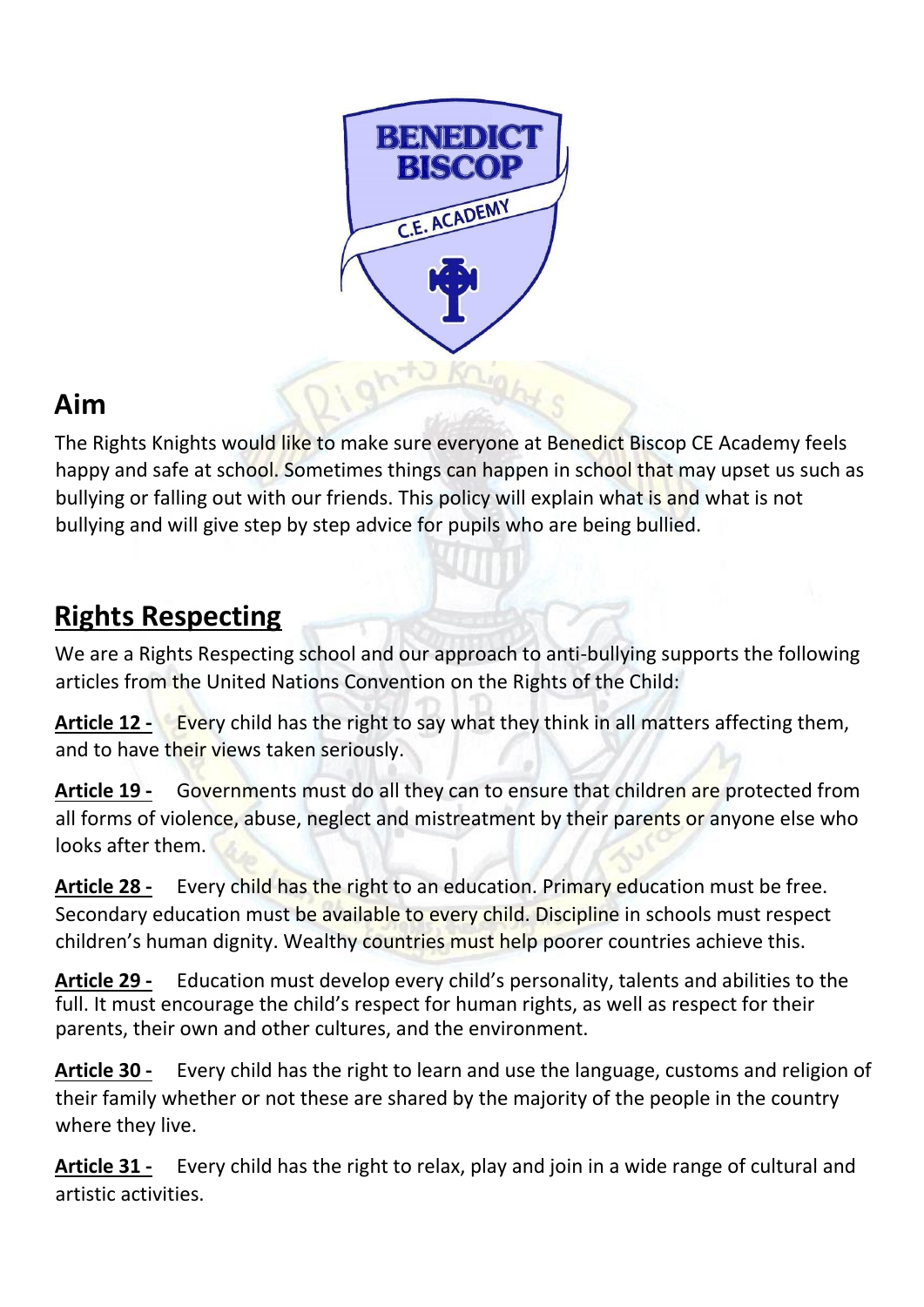

## **What is bullying?**

Bullying is when somebody hurts you **Several Times On Purpose.**



## **Bullying is not:**

- A 'fall out' with a friend.
- An accident.
- A bad day.
- Something that happens only the one time.

about

A one-off physical act of aggression e.g. pushing someone.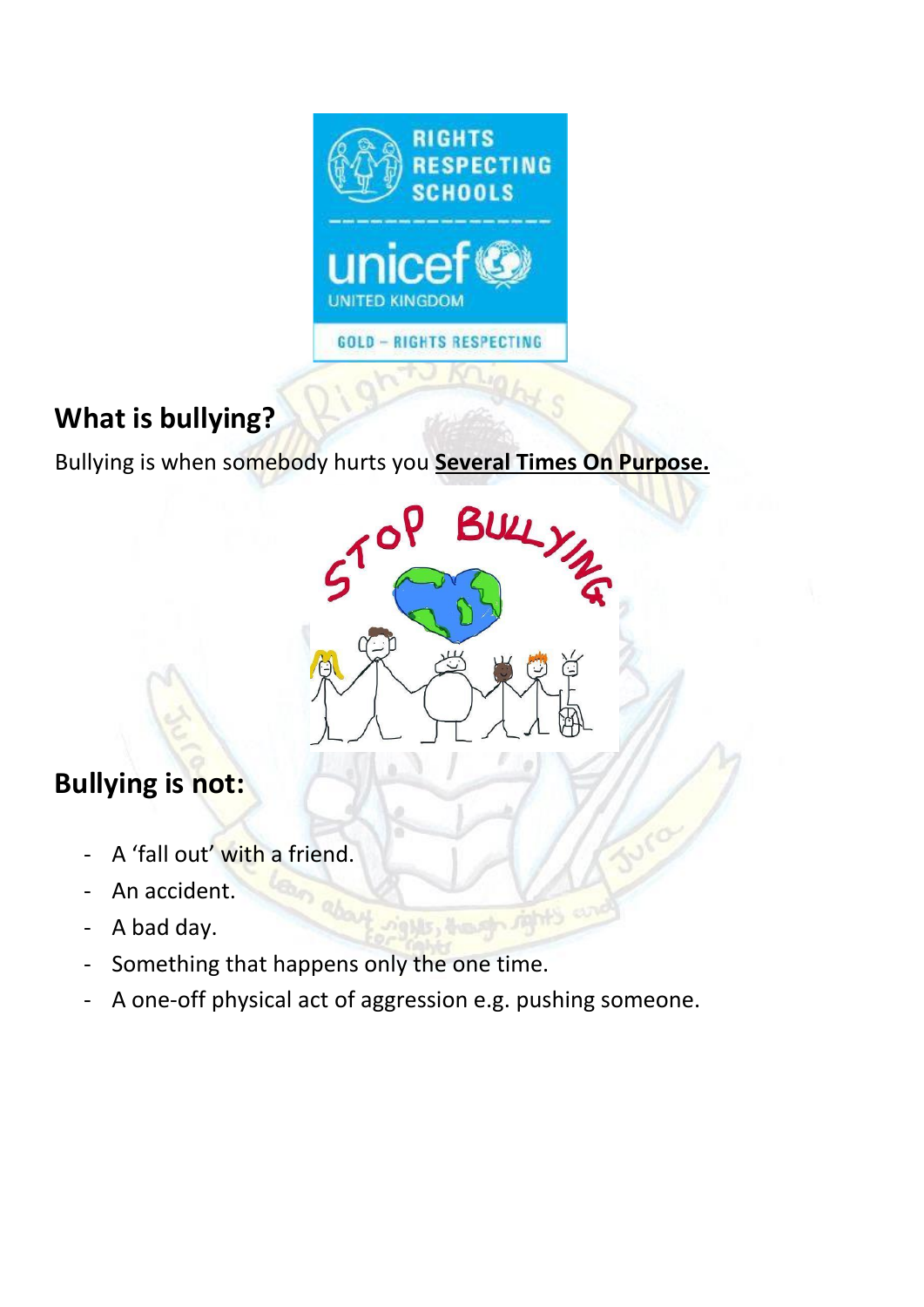Don't be a bully. Show your kindness fully!

#### **Types of Bullying:**

Some people thing there is only one type of bullying but that's not true. There are six main types of bullying. We have listed them below and given some examples.

SUN TI

**REMEMBER :** Bullying is when somebody hurts you **Several Times On Purpose.**

-

## **Emotional (Social) Bullying**

-Dirty looks

-Damaging someone's social reputation -Peer pressure form a group





Ignoring someone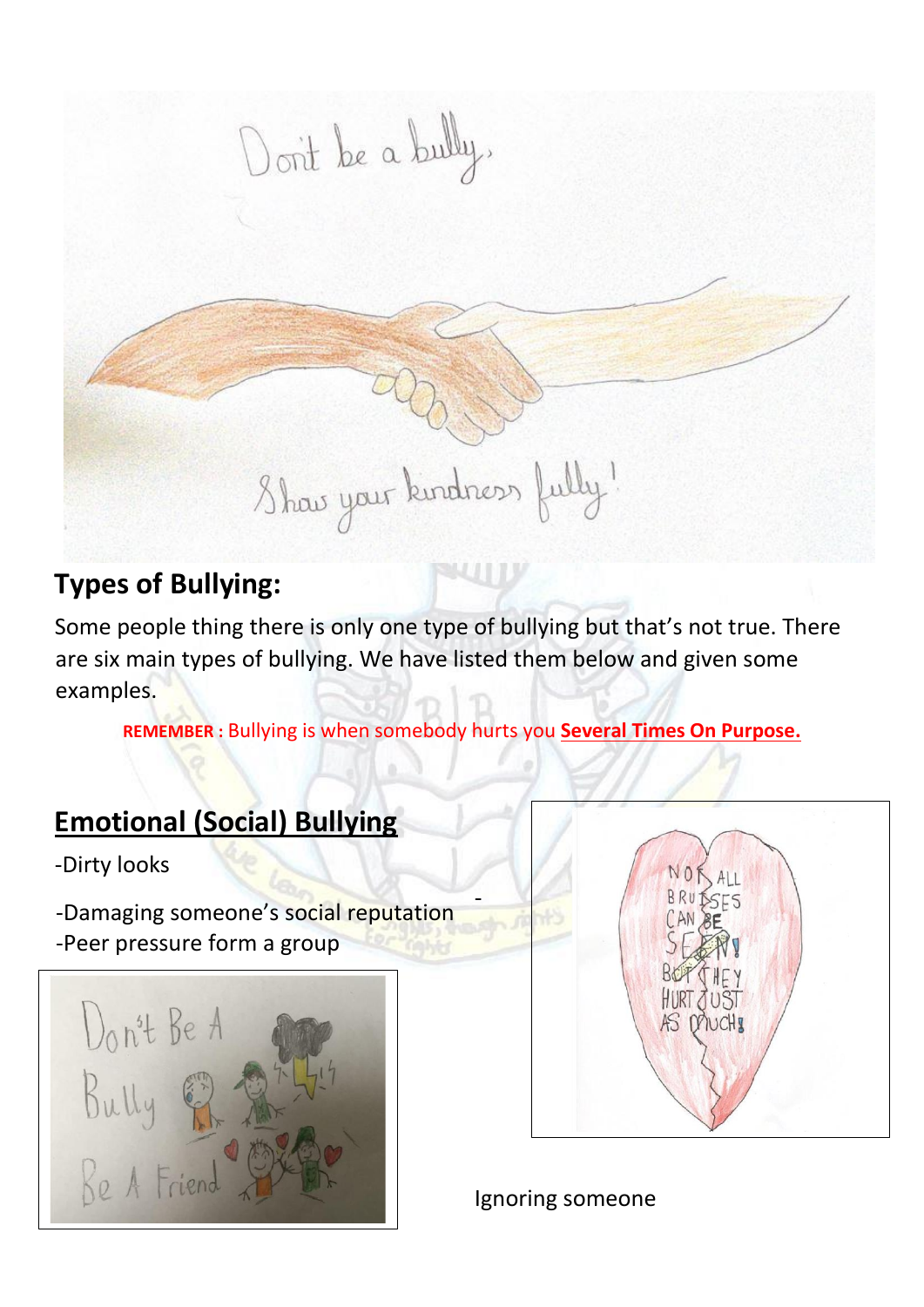-Leaving someone out -Laughing at someone -Trying to get others in trouble -Mimicking someone unkindly

## **Verbal Bullying**

-Calling someone names -Spreading rumours -Whispering

#### -Shouting at someone

#### **Physical Bullying**

- -Punching
- -Kicking
- -Slapping
- -Spitting
- -Pulling Hair



**REMEMBER :** Bullying is when somebody hurts you **Several Times On Purpose.**

## **Cyber/Online Bullying**

- -Sending nasty/unkind texts (including WhatsApp and imessenger)
- -Upsetting others by email
- -Posting photos or videos without permission online
- -Editing videos or photos posted online and sharing with others
- Commenting or posting on social media (eg Instagram, Facebook, snapchat, TikTok)
- Through other media such as Xbox Live, PlayStation and other online games.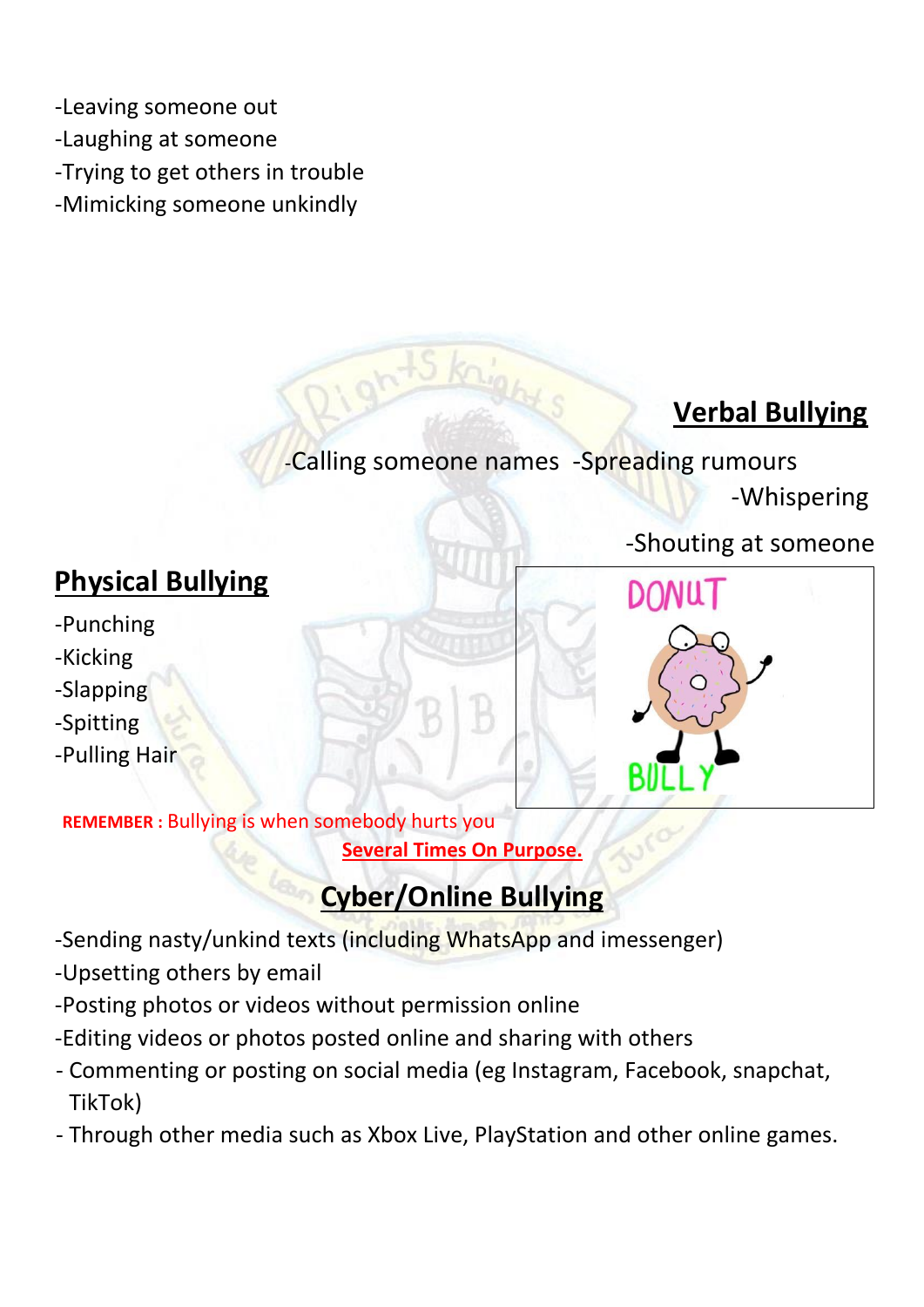$\alpha$ 

**REMEMBER :** Bullying is when somebody hurts you **Several Times On Purpose.**

## **Prejudice Bullying**

**This includes discriminating and being unkind to someone because of a special education need or disability.** 

Other types of prejudice bullying include: **Racist** 

## **Bullying**

Discriminating and being unkind to someone because of their racial identity.

## **Religious Discrimination**

Being unkind or discriminating against someone because of their religion, faith or beliefs.

## **Homophobic Bullying**

Abusive comments about a person's gender or identity Unwanted physical contact

## **Signs that someone is being bullied**

**REMEMBER :** Bullying is when somebody hurts you **Several Times On Purpose**

**Not all of these signs mean that they are being bullied but if you notice that someone is showing more than one of these signs, it would be a good idea to ask if they are ok or tell a teacher.** 

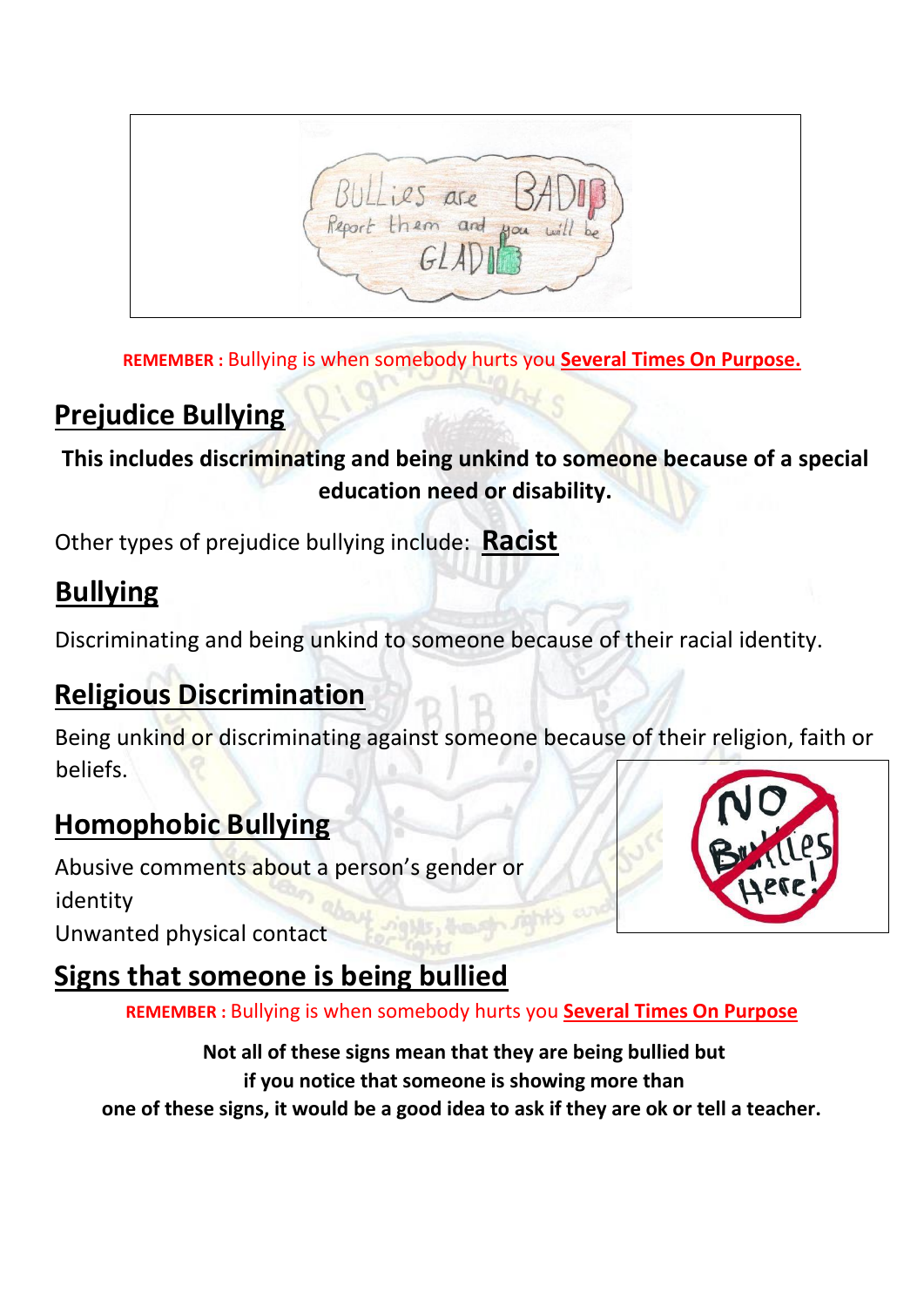

**Who can I tell when I need a Helping Hand? What happens is an allegation of bullying is made?**